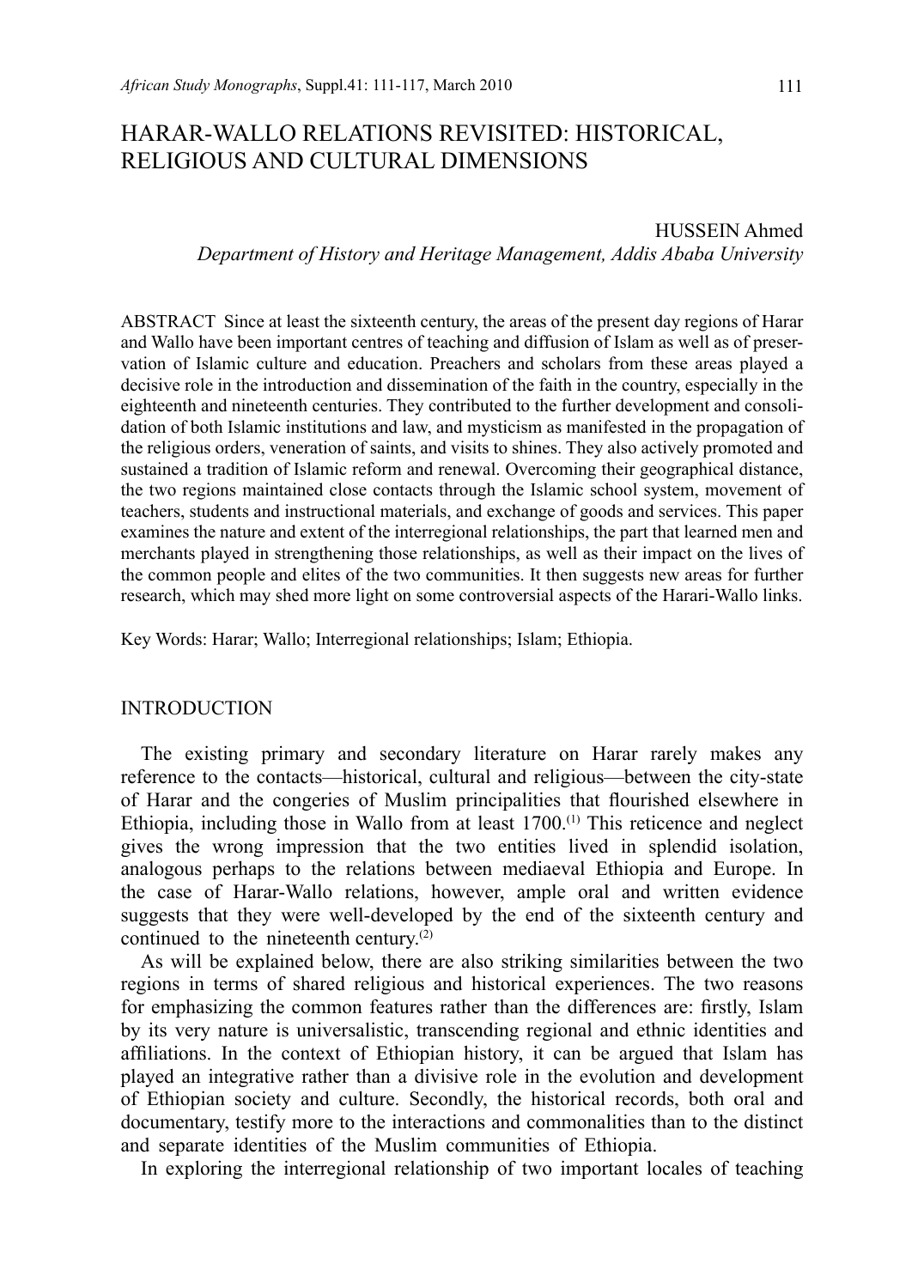and dispersion of Islam in Ethiopia, the present communication has three objectives: to highlight the nature, extent and significance of the links between the two centres of Islamic culture (Wallo and Harar); to suggest new areas and aspects for further research; and to propose that regional or local studies on Islam can, and should, be promoted and integrated as a basis of a comprehensive study of Islam in Ethiopia as a whole.

## INTERREGIONAL TRANSFER OF RELIGIOUS LEARNING AND CULTURE

As early as the fourteenth century, some members of the ruling family of the Walasma dynasty of Ifat shifted their political centre from the eastern Shewa region to the highlands of Harar.<sup>(3)</sup> Under the control of the rulers from Ifat, the town of Harar and its environs thus became the nucleus of the sultanate of Adal, which gradually extended its hegemony into large parts of the hinterland of Zeila, and challenged the Christian kingdom in the north.

The earliest contacts between Harar and Wallo can be traced as far back as the sixteenth century when Harar was flourishing as the sultanate's capital. During the course of the campaign of Adal's military general Imam Ahmad b. Ibrahim into the Christian kingdom of Ethiopia (including Amhara Sayint in the Wallo area), he and his commanders left a number of preachers/teachers in various parts of the region to propagate Islam among the indigenous populations. That these influential persons from Harar made a lasting impact in the Wallo region, is apparent in the fact that the names of some of these teachers have been preserved in oral traditions. For example, Garado is the name of a small sub-district southwest of Dessie, capital of present-day South Wallo Administrative Zone of the Amhara Regional State. Garado is derived from *garad*, a title similar to govenor, "which was common throughout Muslim-dominated eastern Ethiopia" in the sixteenth century (Braukämper, 2002: 48). There are also places with the same name scattered in other parts of highland Wallo such as Qolla Garado.

Similarly, near the town of Kombolcha, on the road to Dessie, there is a small settlement consisting of only a few hamlets that is known as Shäshabir, a corruption of the Harari Shaykh Sabir, who is believed to have accompanied General Ahmad b. Ibrahim and to have remained in the locality, which was subsequently named after him. Nearby is the settlement of Dawudo, possibly derived from the name Dawud. Another common toponym that recalls the influence of Harar after the end of the military conflicts is Gragn or Gragn Meda, from the moniker of General Ahmad b. Ibrahim: Gragn or "the left-handed."

Although during the Oromo expansion years of the sixteenth century the old links between the two regions was temporarily disrupted, commercial and other contacts persisted especially in the eighteenth and nineteenth centuries. In the course of my research on Islam in Wallo in the nineteenth century, which I conducted in the early  $1980s$ ,<sup>(4)</sup> I came across oral traditions and written sources which point to the city-state of Harar as the centre from which Sufism in the form of the Qadiri order was introduced into Wallo, and to the existence of regular contacts and relations between the two regions in the fields of higher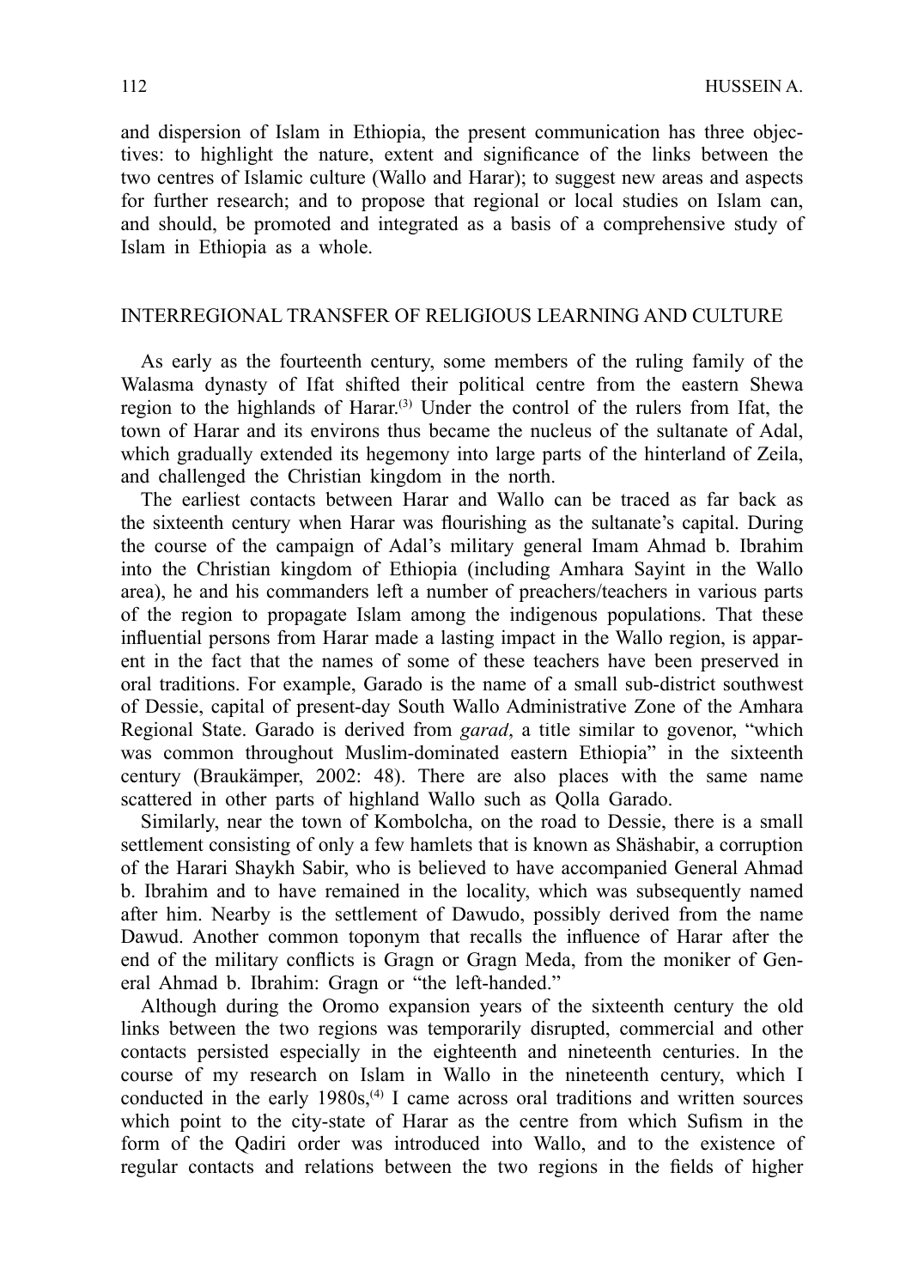Islamic education and long-distance trade.

In fact, Qadiriya was among the earliest and most influential transfers of Islamic teaching between the pertinent regions. The Qadiri order, first introduced into Harar in the late fifteenth century by the Yemeni mystic, Abu Bakr Abdallah al-Aydarus (d.1503), was brought to Wallo from Harar. Wallo Muslim traditions speak of a chain of mystical transmission (*silsila*) according to which Faqih Hashim b. Abd al-Aziz (d.1765)<sup>(5)</sup> (a cleric originally from Gondär who settled in Harar) initiated Sayid Musafir and Ahmad b. Salih (a student of Faqih Hashim) both of undetermined origin—who in turn initiated Faqih Zubayr b. Ala of Yajju. From that point, Faqih Zubayr is believed to have initiated Shaykh Muhammad Shafi b. Muhammad (1743–1806/1807) who transmitted the Qadiri *wird* (litany) to Shaykh Muhammad Nur b. Zubayr, who initiated Shaykh Jamal al-Din Muhammad of Anna (d.1882).

Not only was religious learning and culture being transferred from Harar to Wallo, but merchant activity was also connecting the inhabitants of both places. For example, there were also close commercial contacts between Harar and eastern Shewa, in general (Ahmed, 2001). There are many references in the written sources to the presence of Harari merchants in Ifat and possibly in the markets of neighbouring Dawway in southeast Wallo. We know that one of the two important trade routes from Harar led northwards to the markets of Aleyyu Amba, Abd al-Rasal and Tajura on the coast and in Ifat, at a locality called Endod, there was a resident Harari merchant community (Abbas, 1992: 20, 62).

According to Richard Caulk, "The export of cloth to [Ifat] in eastern Shewa by the town's merchants still remained important to Harar's commerce in the decade before the Turco-Egyptian occupation" (1977: 375). He also noted that "Closer to the town, the Maya section of the Alla agree that Islam had already been introduced from Dawe in Wallo, where a few of the Harar Oromo went for rudimentary training, and whence they returned to the valley of the upper Maya and to Gara Mullata, teaching without books"; and "The Abado Alla, just west of the Maya and the Nole, claim to have had some contact with the Muslim Oromo of Dawe before the Egyptians coerced all the Afran-Qallu into becoming Muslims. Some Abado went to Dawe for education ..." (Caulk, 1977: 381).

But the transfer was not only from south, northward; there are also references to the educational training which Harari students received at centres of Islamic learning in south Wallo (Al-Hajj Umar Ibrahim, 1973; Abd al-Aziz, 1994). In a recent Arabic hagiographical account of Shaykh Umar b. Ali, a Harari cleric, mention is made of his travel to Dawway in order to study advanced Islamic religious sciences under a local shaykh there  $(1973: 8)$ .<sup>(6)</sup>

It is worth noting that Harar and Wallo were and are centres of advanced Islamic studies and the sites of numerous shrines that have attracted scholars and pilgrims from all over the country and beyond. The flow of shrine patrons from one locale to the other can certainly be considered an integral component to the historical Harar-Wallo relations.

It is also likely that civil conflict may have propagated the movement of people between Harar and Wallo. As a result of the persecution of the Wallo Muslims in the reign of the Christian Emperor Yohannes IV (1872–1889), for example,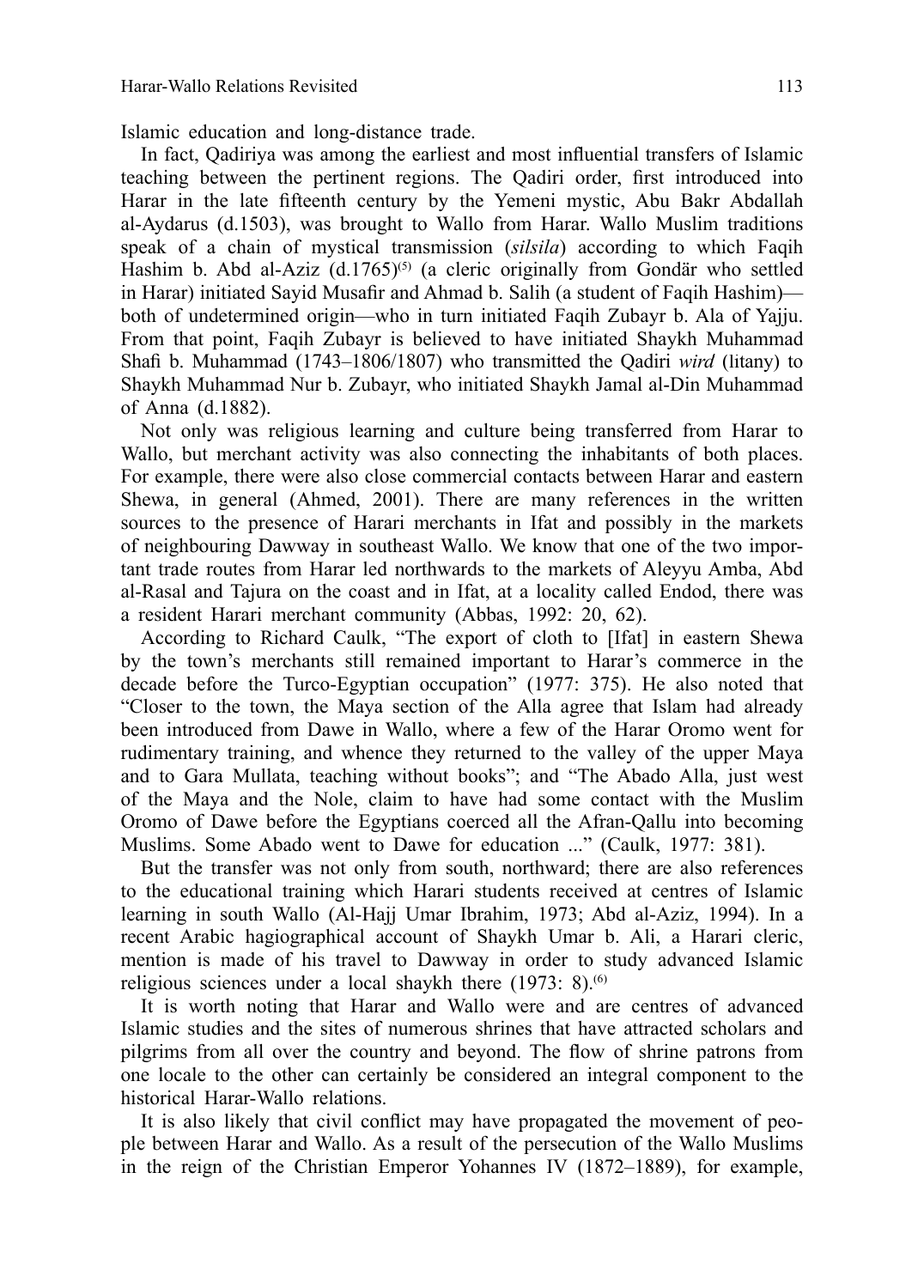some of the victims would certainly have fled to, and settled in the Muslim stronghold of Harar and its environs in order to practice their faith in peace. In this connection it is relevant to raise and answer the following questions: Did the Harari *ulama*<sup>(7)</sup> and people react in any way to the plight of the Muslims of Wallo? If they did not, what was (were) the reason(s)? It should also be remembered that Shaykh Talha b. Jafar, the leader of the Wallo Muslim resistance in the 1880s, left Ifat in 1896/1897 and settled in Charchar, not too distant from Harar, where he died in 1936.<sup>(8)</sup>

I believe that it is important to question the degree to which the Harari people were aware of the persecution of the Wallo Muslims during the 1880s, including the campaigns to suppress the rebellions in eastern Wallo and Shewa (in which the forces of emperors Yohannes and Menilek, and those of Ras Mikael fought) and also whether the Harari *ulama* reacted or expressed their solidarity with their coreligionists in Wallo. These queries, however, did not elicit a convincing answer from especially the Harari participants of a previous conference held in Harar in 2002. Instead the responses appeared rather evasive and dismissive. The silence and indifference of the local Harari community and leadership was explained by some in terms of total ignorance about the event, not a plausible argument in view of the geographical proximity of Harar to southern Wallo and the dissemination of news through long-distance merchants, travelers and itinerant students. It was also asserted that some Wallo Muslims joined the Shewan Christian army during the campaign of conquest of Harar in  $1887$ .<sup>(9)</sup>

One might expect that the people of Harar were in a better position to know what was going on in Wallo especially since they were then under Egyptian occupation. Egypt had just been defeated in two decisive battles by the army of Yohannes in 1875 and 1876. Thus the Egyptian administration would have been alert to the encroachment of imperial forces in the nearby regions. Perhaps the occupying Egyptians would have allowed the Harari to express their condemnation of Yohannes's measures against the Muslims of Wallo and even provided material assistance to the Harari if they were to volunteer to fight on the side of the Muslims.

In the 2000 conference of the Friends of Harar, there was also reluctance on the part of the Harari participants to recognize the cultural and religious interactions and connections between Harar and Wallo in spite of the existence of oral and written evidence that testifies to those links. Then, after some discussion, a consensus was reached: the matter needed further scrutiny and research before a conclusive answer to the question can be put forward.

Putting aside consideration of interregional knowledge of conflict escalation between the area Muslims and the Christian army, let us now consider other types of exchanges between the regions. At the popular level, Wallo Muslims invoke the names and revere a number of Harari saints, the most prominent of whom is Shaykh Aw Abadir (also known as Umar al-Rida) (Wagner, 2003). As previously mentioned, in both Harar and Wallo, the Qadiri order is predominant as is the veneration of saints and visitation to their shrines. Wallo Muslims, both scholars and laypersons, have always paid homage to Harari holy men by visiting their shrines. Likewise, in recent times, many Harari residents of Addis Ababa flock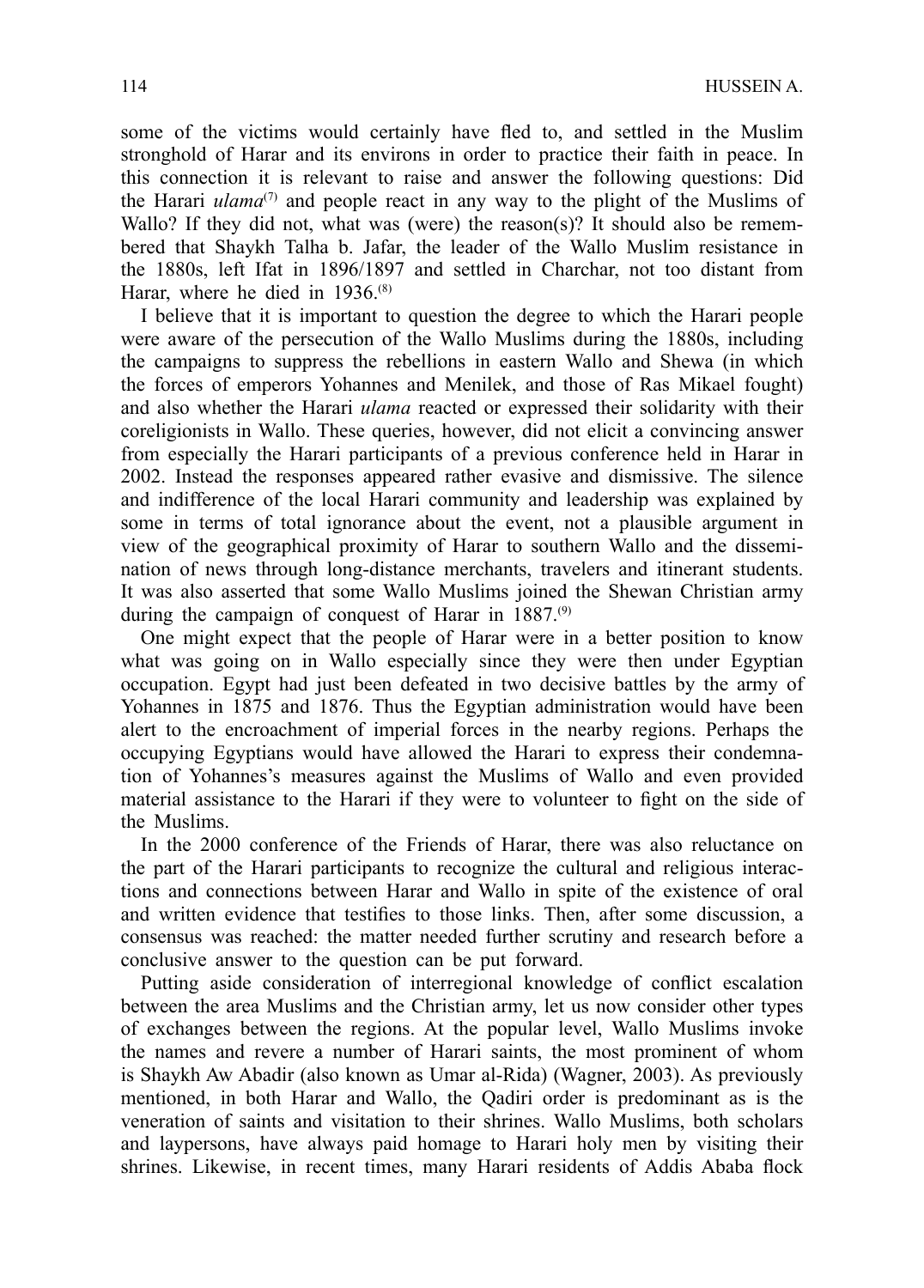to see and receive the blessings of Al-Hajj Muhyi al-Din Ahmad, the direct descendant of Al-Hajj Bushra Ay Muhammad (d.1863)—the nineteenth century scholar and saint from Wallo and the present guardian of the shrine of Gata (Hussein, 2003).<sup>(10)</sup> Residents of Harar do the same pilgrimage when Al-Hajj Muhyi al-Din occasionally visits the town in Wallo. Moreover, Arabic pious literature on faith, mysticism and Islamic law produced by Harari scholars is widely read in Wallo, including Faqih Hashim's *Fath al-Rahmānī*. Similarly, the panegyrics of Shaykh Ahmad b. Adam of Dana (d.1903) (11) of Yajju (in Wallo) is recited at the beginning of solemn religious occasions, as is done throughout the country. Similarly, the poems of Shaykh Ibrahim Yasin of Chale of Warra Babbo are also popular as are those of Shaykh Sayid (d.1956), the former's illustrious son and a prolific composer of numerous panegyric poems in praise of God, the Prophet and indigenous Muslim saints.

### SUMMARY

This research has shown that the historical, religious and cultural links between Harar and Wallo have a long history. Based on written sources and oral traditions that were gathered, the sections above highlighted the following issues:

- 1) various Muslim communities in Ethiopia and the Horn have maintained close and mutually beneficial links in the religious and economic spheres for centuries
- 2) there was regular mobility of peoples, goods and ideas proving that the two communities were isolated neither from each other nor from the wider Muslim world, and
- 3) Muslim scholars of Harar and Wallo (for example, Shaykh Hamid b. Siddiq in the eighteenth century<sup>(12)</sup> and Al-Hajj Bushra in the following century), and others, were not only prolific writers of religious treatises but also had a reputation for piety and sanctity, and played a crucial role in Islamic revival and reformism.

The present research offers insights, however the investigation into the relationship between Harar and Wallo is important and demands further consideration. Important areas for future comparative research on the subject under discussion include:

- 1) The relations between the Emirate of Harar and the Muslim dynasties of Wallo, with special emphasis on the role of clerics, traders and members of their respective ruling classes in the dissemination and consolidation of Islam in Harar and Wallo
- 2) Use of the vernacular in the teaching of Islam and the composition of literary works, particularly in *'ajamī*
- 3) The contributions of Wallo and Harari scholars to the cultivation, propagation and consolidation of Islam in other parts of Ethiopia
- 4) Collection and compilation of manuscripts on Islamic literature and local/ regional history produced by indigenous scholars, and works published in and outside the country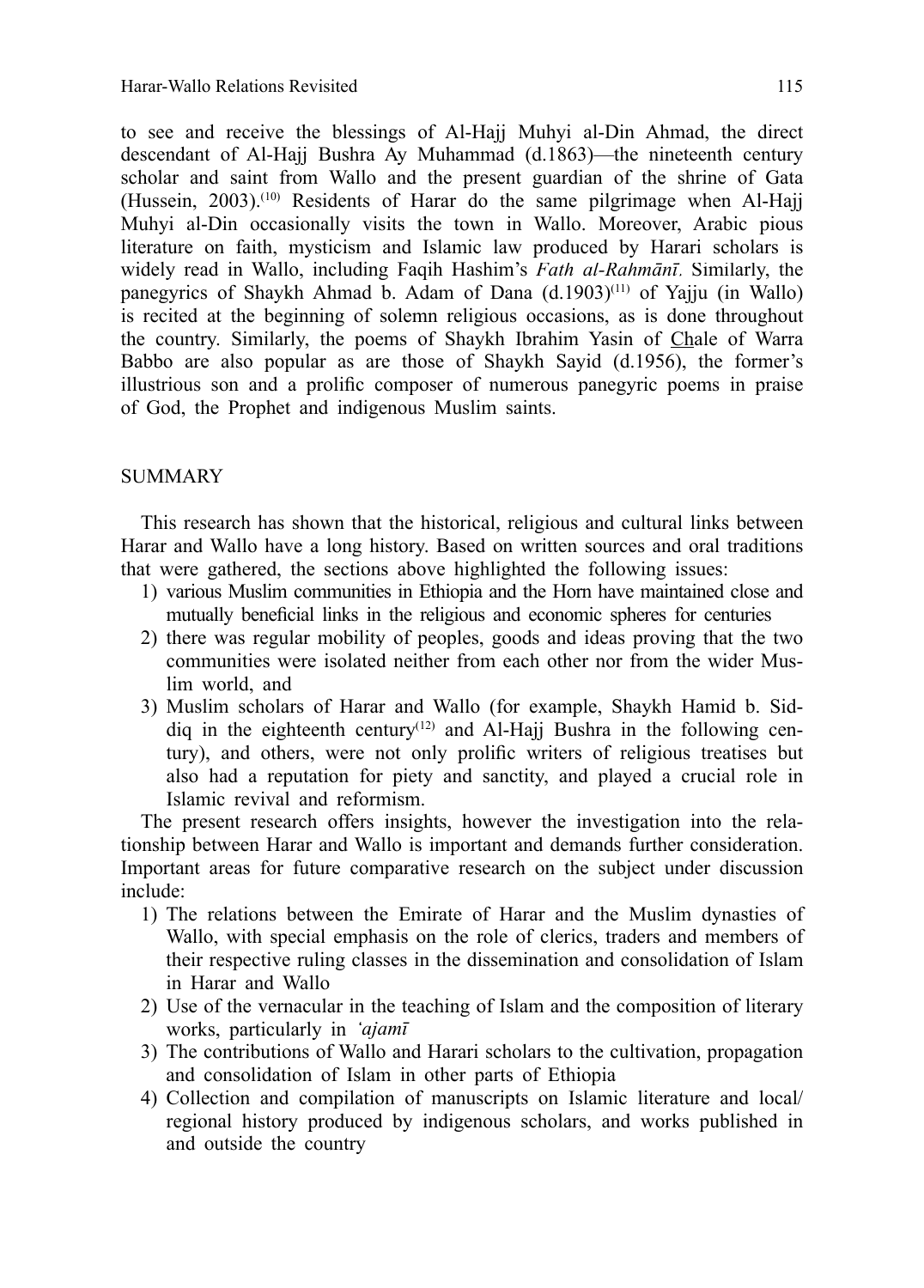## **CONCLUSION**

Muslim Harar and Wallo were historically, and still are, linked by six types of system units that interact and become a complex network of associations. These units may be catagorised as scriptural and institutional Islam; mystical Islam: religious orders, rituals and visits to shrines; long-distance trade and trade-routes; system of Islamic education and scholarship; migration and settlement of scholars and merchants; and intermarriage between Harari and Wallo Muslim families. A detailed study of these system units will broaden our knowledge, and offer fresh insights into, and perspectives on, the internal dynamism of regional Islam in Ethiopia as well into the nature and extent of the interactions between the various Muslim communities and cultures of the country.

Finally, research by Ethiopian graduate students from Harar and Wallo on the cultural and economic interactions between the Muslim communities of the two regions should be encouraged, promoted and supported by the respective regional governments and the members of the communities who are able to offer financial and other support mechanisms. The publication and dissemination of the research findings may form the basis for a project on a general history of Islam in Ethiopia that can complement previous studies. Henceforth, scholarly research must focus on the relations between and among the various Ethiopian Muslim communities on the one hand, and their interaction with the wider Islamic world, on the other.

#### **NOTES**

- (1) Even the substantial number of entries on Harar in the *Encyclopaedia Aethiopica* (Uhlig, 2005: 1012–1031) do not make any reference to the connection between Harar and other parts of Ethiopia. The only two exceptions are the works of Caulk and Ahmed (see below for full bibliographical details).
- (2) Many preliminary ideas and reflections on the historical links between Harar and Wallo were developed while preparing a short paper that I read at the "Friends of Harar" workshop held in Harar on 13 November 2000 at the invitation of Dr. Bertrand Hirsch, the then director of the Centre Français des Études Éthiopiennes (CFEE) in Addis Ababa. I wish to thank CFEE's present director, Dr. François-Xavier Fauvelle-Aymar, for covering the cost of air travel from Addis Ababa to Dire Dawa that enabled me to attend the present conference, and the organizers for providing accommodation during my stay in Harar.
- (3) A large number of Argobba people also left Ifat to settle in Harar (Abbas, 1992: 8).
- (4) The findings were incorporated into *Islam in Nineteenth-Century Wallo, Ethiopia*: *Revival, Reform and Reaction* (Hussein, 2001).
- (5) Ewald Wagner explores "Hāšim b. 'Abdal'azīz" in his entry for *Encyclopaedia Aethiopica* (2005: 1044).
- (6) On the *ulama* of Wallo who studied under Harari scholars, see Abd al-Aziz Abd al-Ghani Ibrahim (1994: 85).
- (7) In Arabic, *ulama* (also, *ulema*) refers to a group of scholars of Islamic law.
- (8) It should also be remembered that Shaykh Talha b. Jafar, the leader of the Wallo Muslim resistance in the 1880s, left Ifat in 1896/1897 and settled in Charchar, not too distant from Harar, where he died in 1936. On this, see my *The Life and Career of Shaykh Talha b. Ja'far* (c.1853–1936) (1989: 13–30).